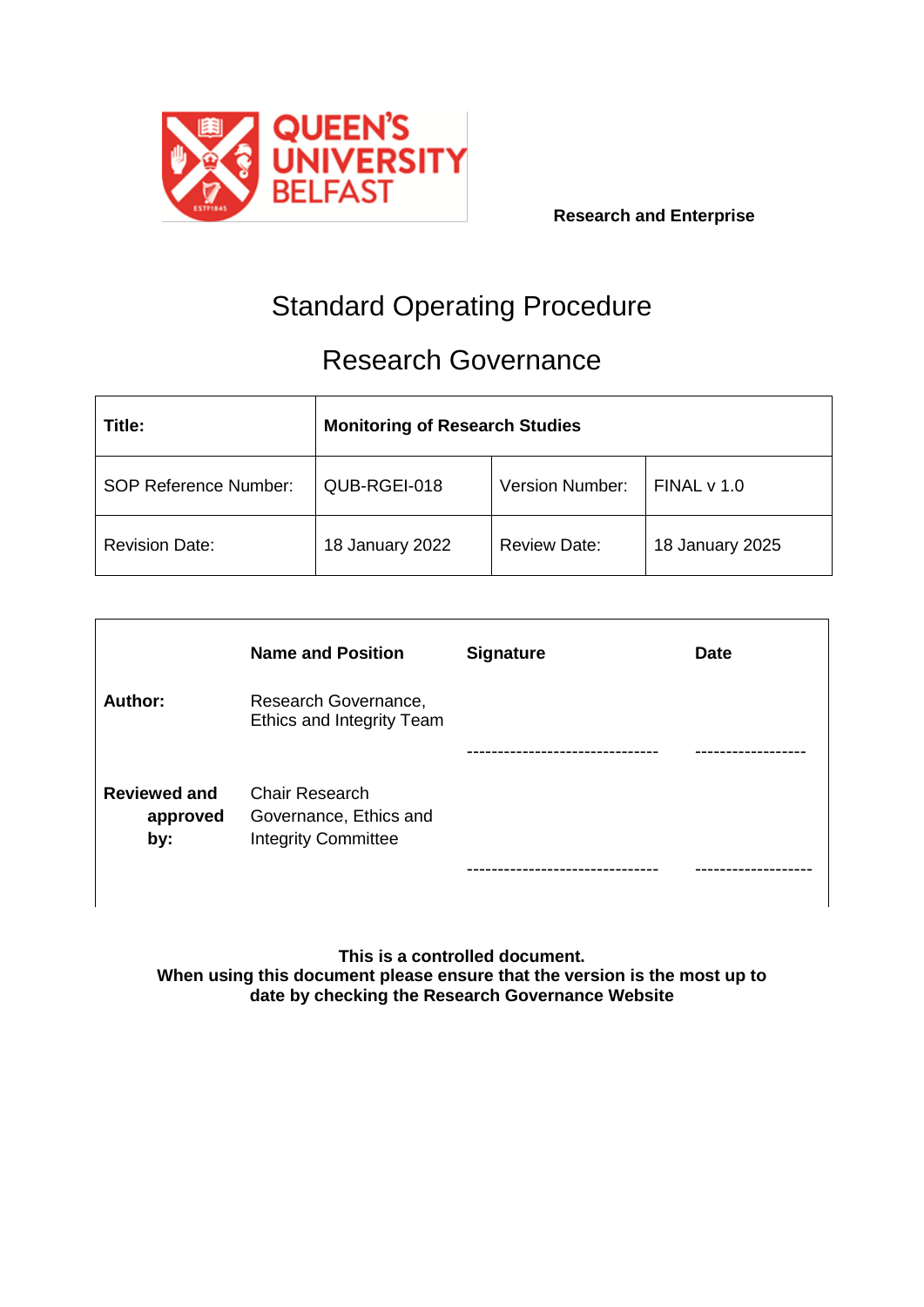# **Do Not Copy**

# Revision Log

| Previous<br>Version<br>number | Date of<br>Review/Modification | Reason for<br>Review/Modification | <b>New Version Number</b> |
|-------------------------------|--------------------------------|-----------------------------------|---------------------------|
|                               |                                |                                   |                           |
|                               |                                |                                   |                           |
|                               |                                |                                   |                           |
|                               |                                |                                   |                           |
|                               |                                |                                   |                           |
|                               |                                |                                   |                           |
|                               |                                |                                   |                           |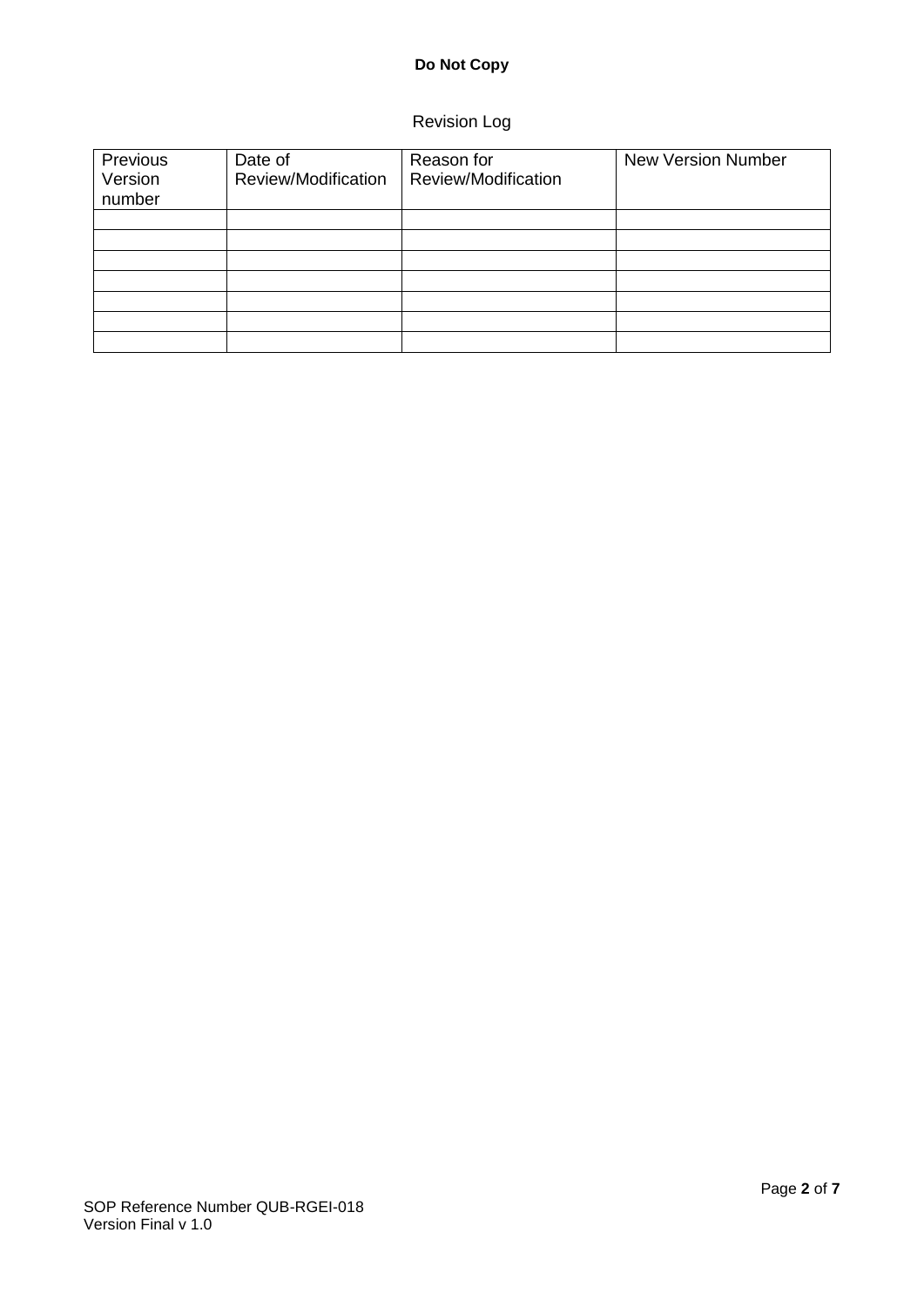## **1. Purpose**

This Standard Operating Procedure (SOP) provides guidance for the monitoring of research studies that are sponsored by the University.

#### **2. Scope**

This SOP applies to all studies where the University is acting in the capacity of Sponsor/Lead Co-Sponsor. It applies to all members of University staff; both academic and support staff as defined by Statute 1, including honorary staff and students.

#### **3. Responsibilities**

#### **3.1 Chief Investigator (CI)**

The CI is responsible for the day-to-day monitoring of a study. This would include the following, that:

- Data collected are consistent with, and in adherence to, the study protocol;
- Case Report Forms (CRFs) are only being completed by authorised persons;
- No key data are missing;
- Review of recruitment rates, withdrawals and losses to follow-up (overall and by clinical site).

#### **3.2 Site Principal Investigator (SPI)**

In the event of a multi-centred clinical trial, the SPI is responsible for the day-to-day monitoring of a trial, as outlined for the CI in 3.1.

#### **3.3 Sponsor**

The Sponsor must ensure that studies are adequately monitored and will determine at the outset the extent and nature of the monitoring activity. Where a trial is co-sponsored with a Health and Social Care Trust, the co-sponsorship agreement will detail which organisation has lead responsibility for this process and the Memorandum of Understanding for Research Governance shall be adhered to.

#### **4. Procedure**

#### **4.1 Extent and Nature of Monitoring**

The decision regarding the extent and nature of monitoring a study should be in proportion to the objective, purpose, design, complexity, blinding, size and endpoints of the study (see Appendix 1). It must also be determined prior to the study commencing. Where there is a requirement for a study-specific monitoring plan this must be agreed by the Sponsor prior to study activation. The monitoring plan should clearly define the components of the study that require monitoring and the methods that will be used to monitor including on-site or remote monitoring. The monitoring plan should be amended if required, during the study and any changes agreed by the Sponsor.

#### **4.2 Oversight Committees**

There are a variety of approaches that can be employed to monitor a study. The procedures chosen should be determined at an early stage and reflect the complexity and risk involved in the study. The potential approaches include: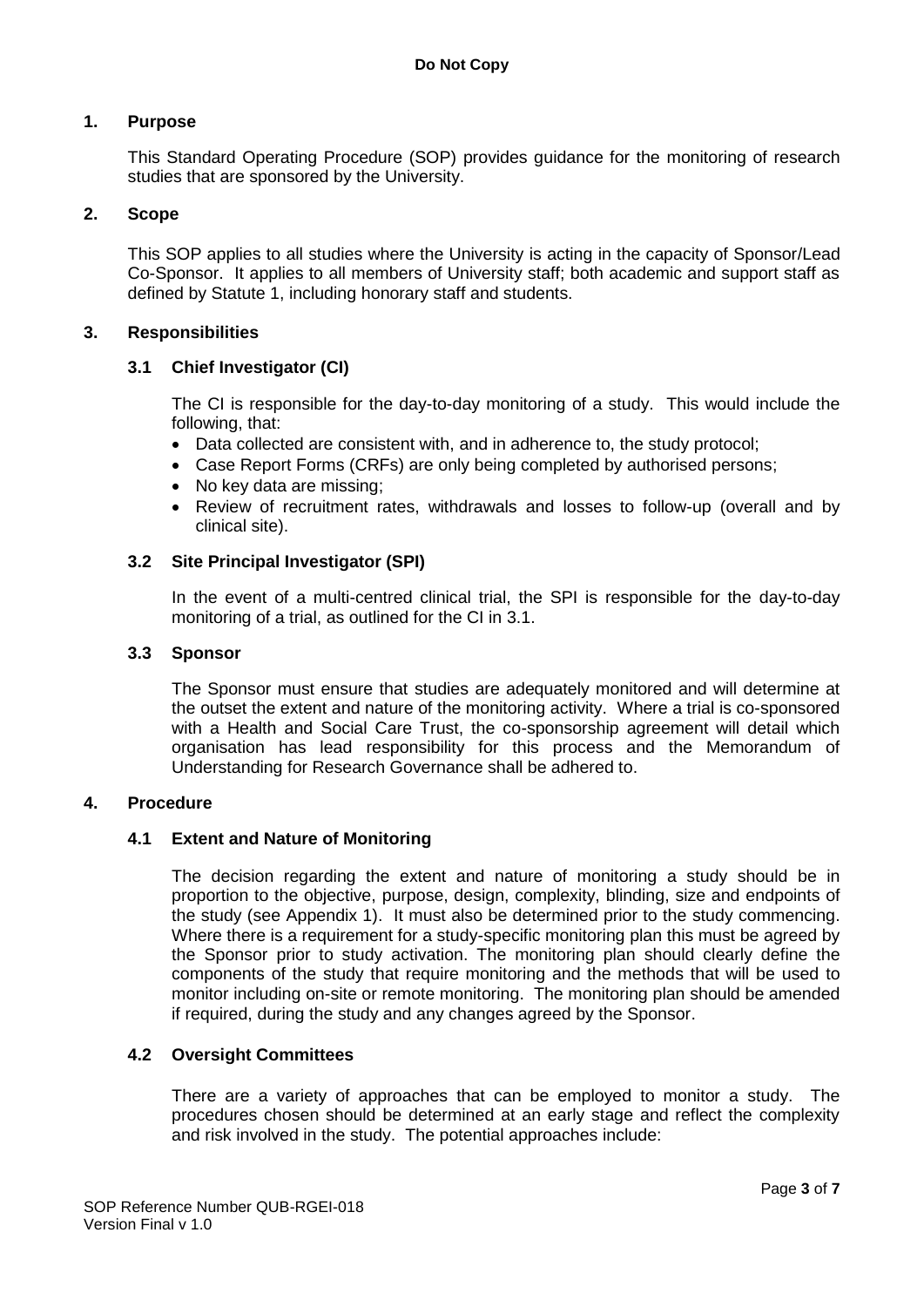### 4.2.1 Trial Management Group

This Group is established to monitor all aspects of the conduct and progress of the study and it should include those persons with responsibility for the daily management of the study. Its purpose is to ensure adherence to the protocol and take any actions necessary to safeguard study participants. The need for a Trial Management Group and the membership should reflect the complexity and size of the study, though it may include the Chief Investigator (CI), research nurse, data manager, statistician, trial manager and data manager.

#### 4.2.2 Trial Steering Committee

It is recommended that a Trial Steering Committee (TSC) is established for larger, multi-centred trials as they will provide overall supervision of the study and ensure that it is being conducted in accordance with the principles of Good Clinical Practice and in accordance with the legislative framework and relevant University Regulations. A TSC may include members who are independent of the investigators, and in particular it may have an independent chairperson.

A TSC should monitor the study's progress e.g. recruitment, data and ensure adherence to the protocol. Decisions about the continuation or termination of the study or substantial amendments to the protocol are usually the responsibility of the TSC.

#### 4.2.3 Data Monitoring Committee

A Data Monitoring Committee (DMC) is established to review the accruing study data and to assess whether there are any safety issues that should be brought to participants' attention, or any reasons why the trial should not continue. The DMC should be independent of both the investigators and the Funder/Sponsor and should be the only group that has access to unblinded data.

# 4.2.4 Coordinating Centre

Daily monitoring is carried out by those responsible for running a trial.

### 4.2.5 Central Monitoring

Centralised or remote monitoring procedures can be used to confirm patient eligibility, to corroborate the existence of the patient and to determine the outcome. Examples of this might include the collection of pathology reports to substantiate a diagnosis, collection of an imaging investigation, central assessment of the results of an investigation, such as a X-ray or scan, investigation of study databases/completed case report forms, remote review of signed Consent Forms.

### 4.2.6 On-site monitoring

Arrangements for site visiting may vary from routine visits to all sites, visits to a random selection of sites or visits targeted at less experienced sites or those for which the central monitoring procedures suggest possible problems. On-site visits can include verification that study documents exist, assessment of the site's understanding of, and compliance with the protocol and study procedures, accountability checks for study supplies and checks of data quality and completeness, including source data verification.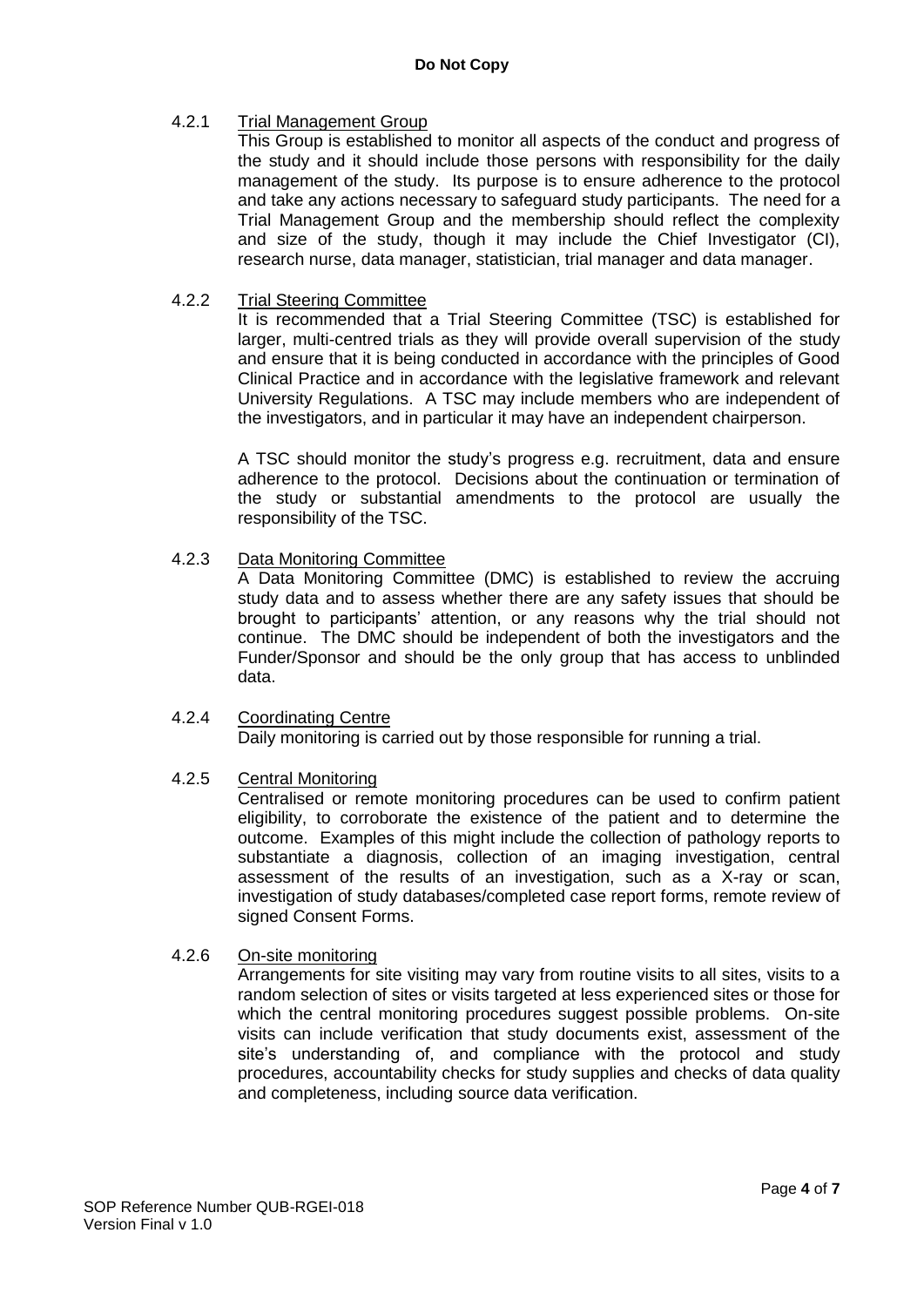## **4.3 Selection and Qualification of Monitors**

Following the research study risk assessment and the establishment of an appropriate monitoring oversight committee(s) (e.g. Trial Management Group, Trial Steering Committee or Data Monitoring Committee), if required monitors should be appointed. It is the responsibility of the Sponsor/lead Sponsor to review and approve the monitoring plan. Where monitoring is being undertaken by a third party the Sponsor must conduct due diligence on the parties contracted to complete the monitoring for the study.

### **4.4 Monitor's Responsibilities**

The Monitor(s) in accordance with the Sponsor's requirements must ensure that the study is conducted and documented properly by carrying out the following activities when relevant and necessary to the study and the study site, for example by the verification of:

- Investigators qualifications and resources;
- Supplies in respect of storage, supply, control, documentation and disposal;
- Adherence to the protocol and subsequent amendments;
- Written, informed consent was obtained, prior to the participant's participation;
- Only eligible participants are enrolled;
- Source document and other trial records are accurate, complete, kept up-to-date and maintained;
- Investigator provides all the required reports, notifications, applications, and submissions, and that these documents are accurate, complete, timely, legible, dated and identify the trial.

Ensuring that:

- Investigators and trial staff are adequately informed about the trial;
- Investigators receive all study supplies needed to conduct the trial properly and to comply with the applicable regulatory requirements;
- Participant recruitment is reported;
- Checking the accuracy and completeness of the CRFs, source documents and other trial-related records against each other;
- Informing the investigator of any CRF entry error, omission, or illegibility;
- Determining whether all adverse events (AEs) are appropriately reported within the required time periods;
- Determining whether the investigator is maintaining the essential documents;
- Communicating deviations from the protocol, SOPs, GCP, and the applicable regulatory requirements to the investigator and taking appropriate action designed to prevent recurrence of the detected deviations.

#### **4.5 Monitoring Procedures**

For monitoring that has been contracted to a third party and the Sponsor has agreed the third parties SOPs for monitoring may be used.

### **4.6 Monitoring Report**

Reporting requirements to the Sponsor must be agreed as part of the monitoring plan established for the study.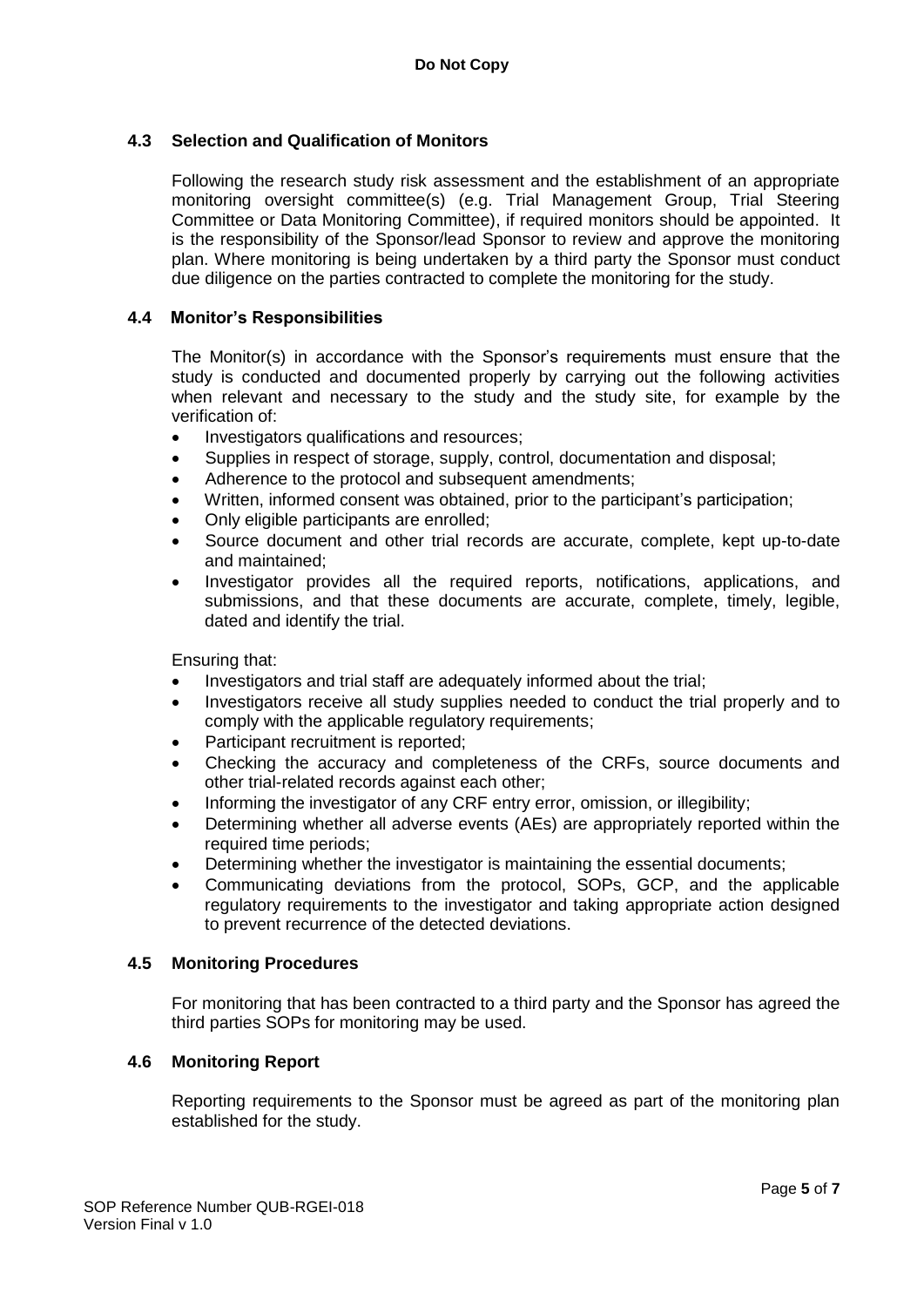Where significant issues at a study site have been identified during monitoring these must be raised with the Sponsor via a report and should include:

- Date, site, name of monitor;
- Name of the Investigator(s) or other individuals contacted;
- Summary of documents reviewed, along with a statement of findings, deviations, deficiencies, conclusions, actions taken or recommended to secure compliance.

Where a trial is co-sponsored, copies of monitoring reports should be received from / shared with the relevant party to enable any concerns or actions within their jurisdiction to be addressed.

Where issues have been identified the Sponsor shall engage with the CI to ensure these are resolved.

### **5. References**

Ct-Toolkit (2004) Monitoring Procedures: <http://www.ct-toolkit.ac.uk/routemap/trial-management-and-monitoring/> (last accessed January 2022)

#### 6. **Appendices**

Appendix 1: Monitoring Plan (Non-CTIMPs)